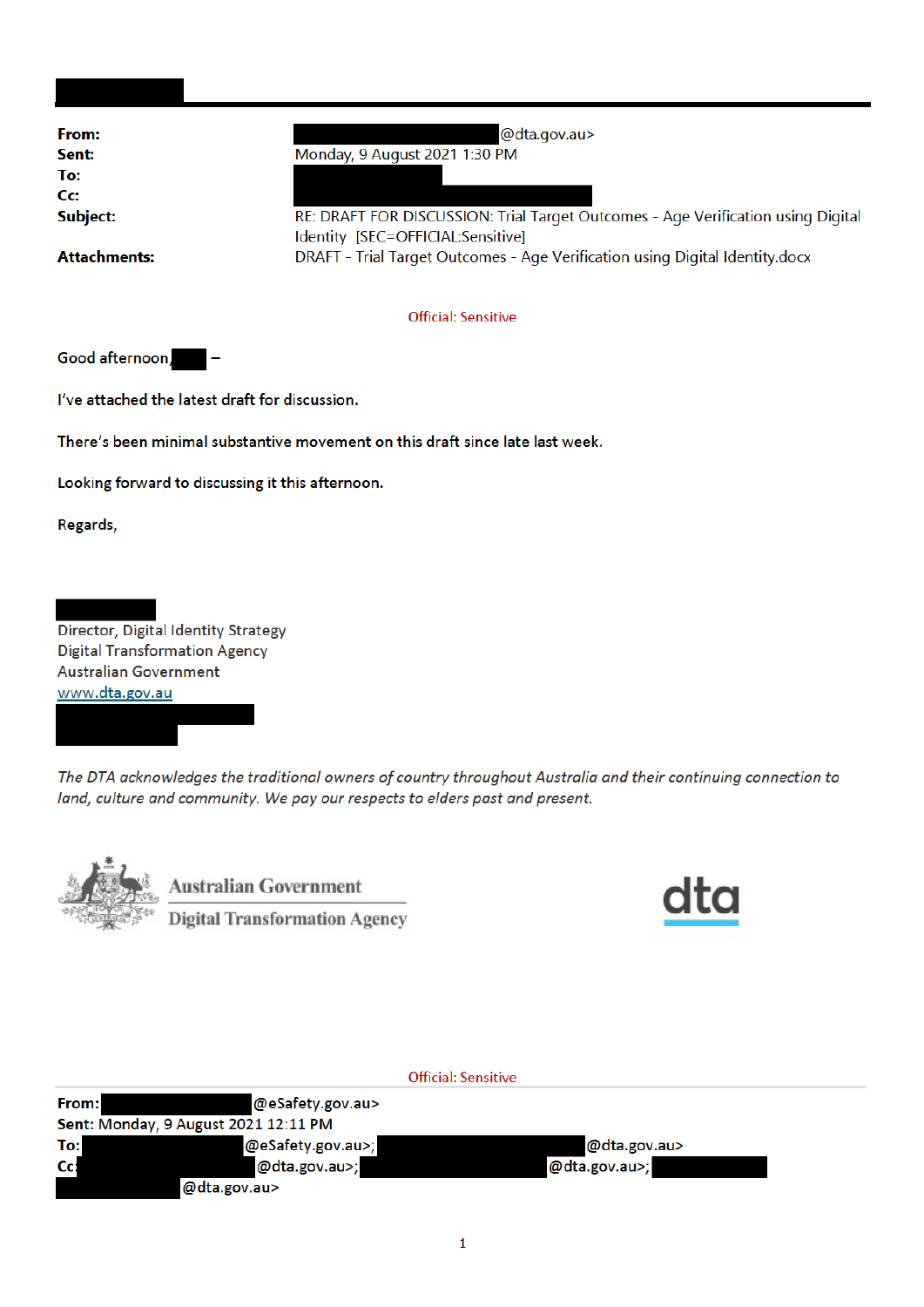Subject: RE: DRAFT FOR DISCUSSION: Trial Target Outcomes - Age Verification using Digital Identity [SEC=OFFICIAL:Sensitive]

# OFFICIAL:Sensitive

Hi all,

Just jumping on the back of email from Friday.

Could we please have a copy of the latest proposal in advance of our meeting this afternoon, so that we are better able to provide comments on the target outcomes.

Many thanks in advance,

### OFFICIAL:Sensitive

| From: I | @eSafety.gov.au>                    |                                                                                                    |
|---------|-------------------------------------|----------------------------------------------------------------------------------------------------|
|         | Sent: Friday, 6 August 2021 4:20 PM |                                                                                                    |
| To:l    | @dta.gov.au>                        |                                                                                                    |
| $Cc$ :  | @dta.gov.au>;                       | @dta.gov.au>;                                                                                      |
|         | @dta.gov.au>;                       | @eSafety.gov.au>                                                                                   |
|         |                                     | Subject: RE: DRAFT FOR DISCUSSION: Trial Target Outcomes - Age Verification using Digital Identity |

 ${\bf t}$ : RE: DRAFT FOR DISCUSSION: Trial Target Outcomes - Age Verification using Digital Identity [SEC=OFFICIAL:Sensitive] Importance: High

# OFFICIAL:Sensitive

#### Hi

Thank you for sending this through. We will review prior to the Monday meeting.

Following email earlier this week- I want to confirm that you and your team received our initial feedback on the draft proposal? Please let us know if you haven't received it and I will resend our feedback through fortress. Although, I'm also conscious that you may have refined your proposal following the deep dive session on Tuesday.



2



esafety.gov.au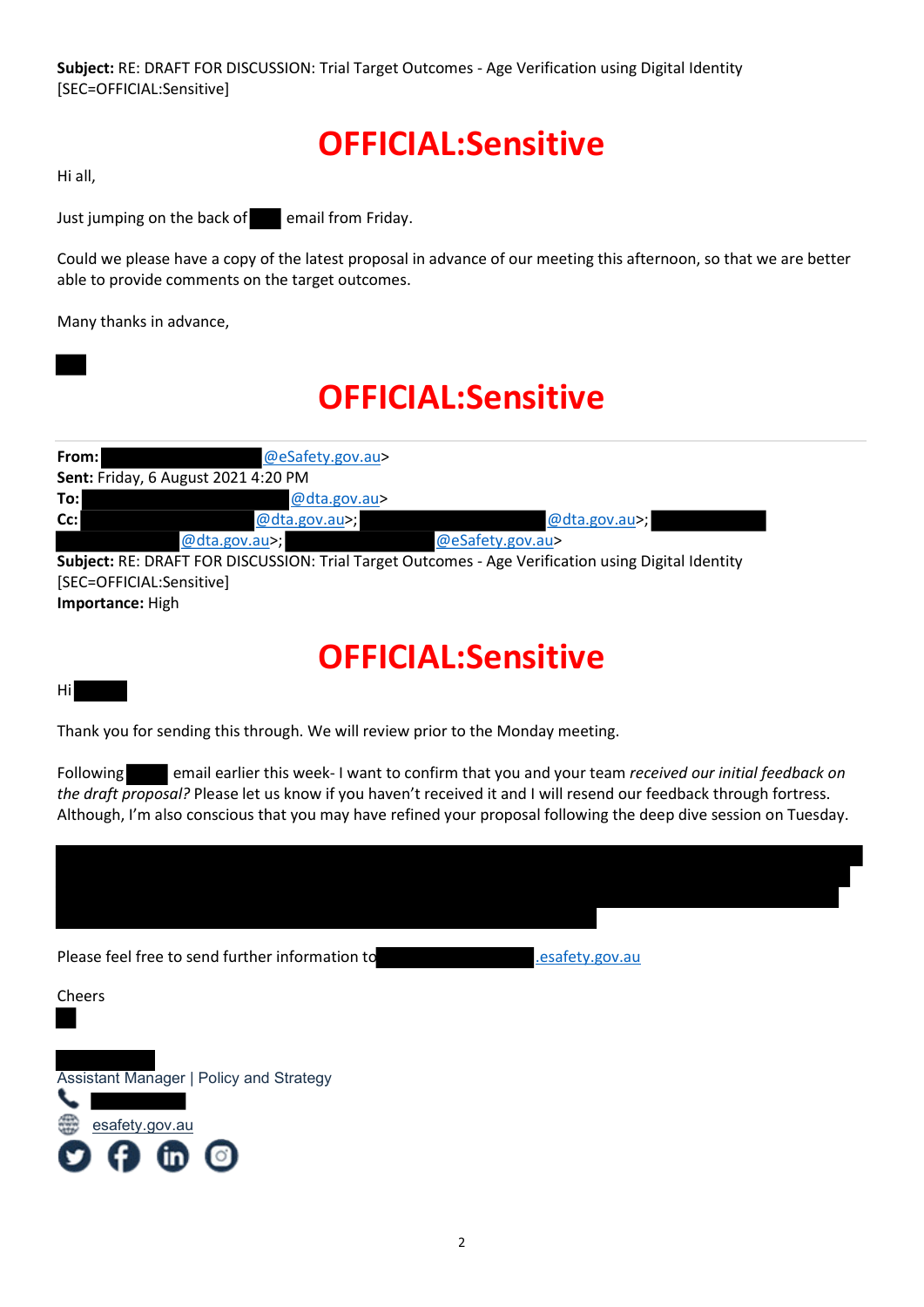

eSafety acknowledges the Traditional Custodians of country throughout Australia and their continuing connection to land, waters and community.We pay our respects to Aboriginal and Torres Strait Islander cultures, and to Elders past, present and emerging.

# OFFICIAL:Sensitive

| From:  | @dta.gov.au>                               |                  |
|--------|--------------------------------------------|------------------|
|        | <b>Sent: Friday, 6 August 2021 3:21 PM</b> |                  |
| To:l   | @eSafety.gov.au>;                          | @eSafety.gov.au> |
| $Cc$ : | @dta.gov.au>;                              | @dta.gov.au>;    |
|        | @dta.gov.au>                               |                  |

Subject: DRAFT FOR DISCUSSION: Trial Target Outcomes - Age Verification using Digital Identity [SEC=OFFICIAL:Sensitive]

Official: Sensitive

Good afternoon,

As mentioned earlier this week, attached is a minimal DRAFT document containing current thinking from the DTA around the proposed target outcomes for upcoming AV+DigitalID trials.

We'd appreciate input from the eSafety Commission on this material, to ensure that our collective expectations around the trials' goals are well-managed.

The DTA is booked into present updates to Minister Robert and Minister Fletcher on the Digital ID + AV Trials on Wednesday, 11 August. This is 2 days earlier than I'd previously indicated we were targeting finalisation of the material in this document, but I'm confident we should be able to reach alignment after our VC on Monday.

Looking forward to discussing with you both then.

Regards,

Director, Digital Identity Strategy Digital Transformation Agency Australian Government www.dta.gov.au

The DTA acknowledges the traditional owners of country throughout Australia and their continuing connection to land, culture and community. We pay our respects to elders past and present.



**Australian Government Digital Transformation Agency**